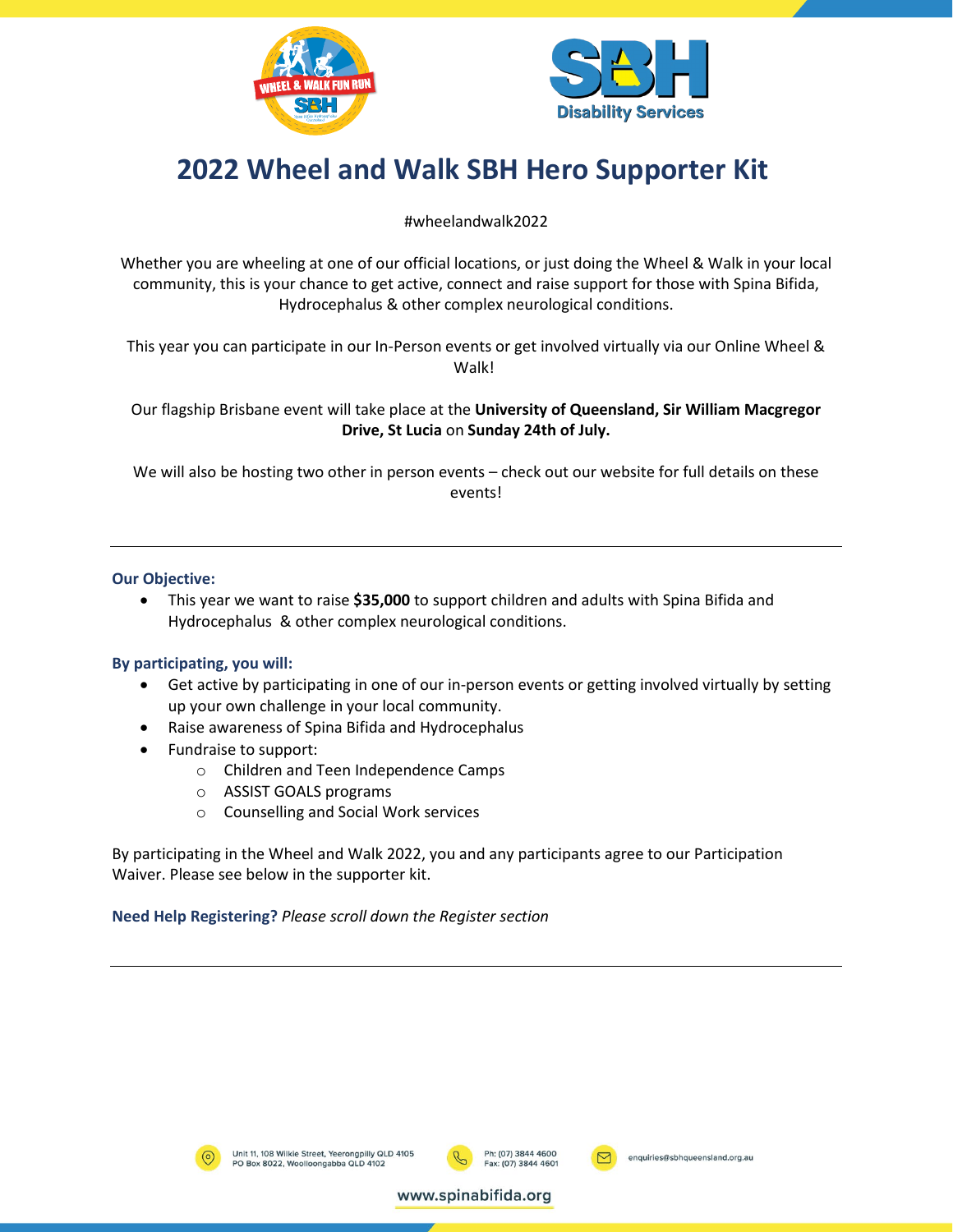



# **Get active, connect, and raise support!**

Sharing updates with your community is crucial to raise awareness and support. Use our below Easy 4 Step Guide to share on social media, by email and through word of mouth.

### **Reach out to Supporters with our Easy 4 Step Guide**

- 1. *Tell us your goal* (This Wheel and Walk, I am doing aiming to raise xxxx)
- 2. *Share an update*, for example:
	- a. So far I have raised (xxxx)
	- b. I am motivated to Wheel and Walk because (xxxxx)
	- c. Being a part of the Spina Bifida and Hydrocephalus community means to me (xxxxx)
- 3. *Ask for support* (can you support me *please click on my SBH Hero page link*)

### 4. *Tag us so we can share your content*:

- a. Tag @sbhdisabilityservices in the photo/video+ Mention/type @sbhdisabilityservices in the text
- b. Use the hashtag #wheelandwalk2022

### **Creative Ideas to Share**

- o Take a selfie of yourself getting active with your Wheel and Walk challenge
- o Post a story on Facebook and Instagram

Unit 11, 108 Wilkie Street, Yeerongpilly QLD 4105<br>PO Box 8022, Woolloongabba QLD 4102

o Record a short video, sharing your updates and calling for support

*Don't forget to use the Easy 4 Step Guide whenever you share with your community.* The steps enable people to know what you are doing and to support you by clicking on your SBH Hero page link.

#### **Example of posting on Facebook and Instagram**



Ph: (07) 3844 4600

Fax: (07) 3844 4601

www.spinabifida.org

enquiries@sbhqueensland.org.au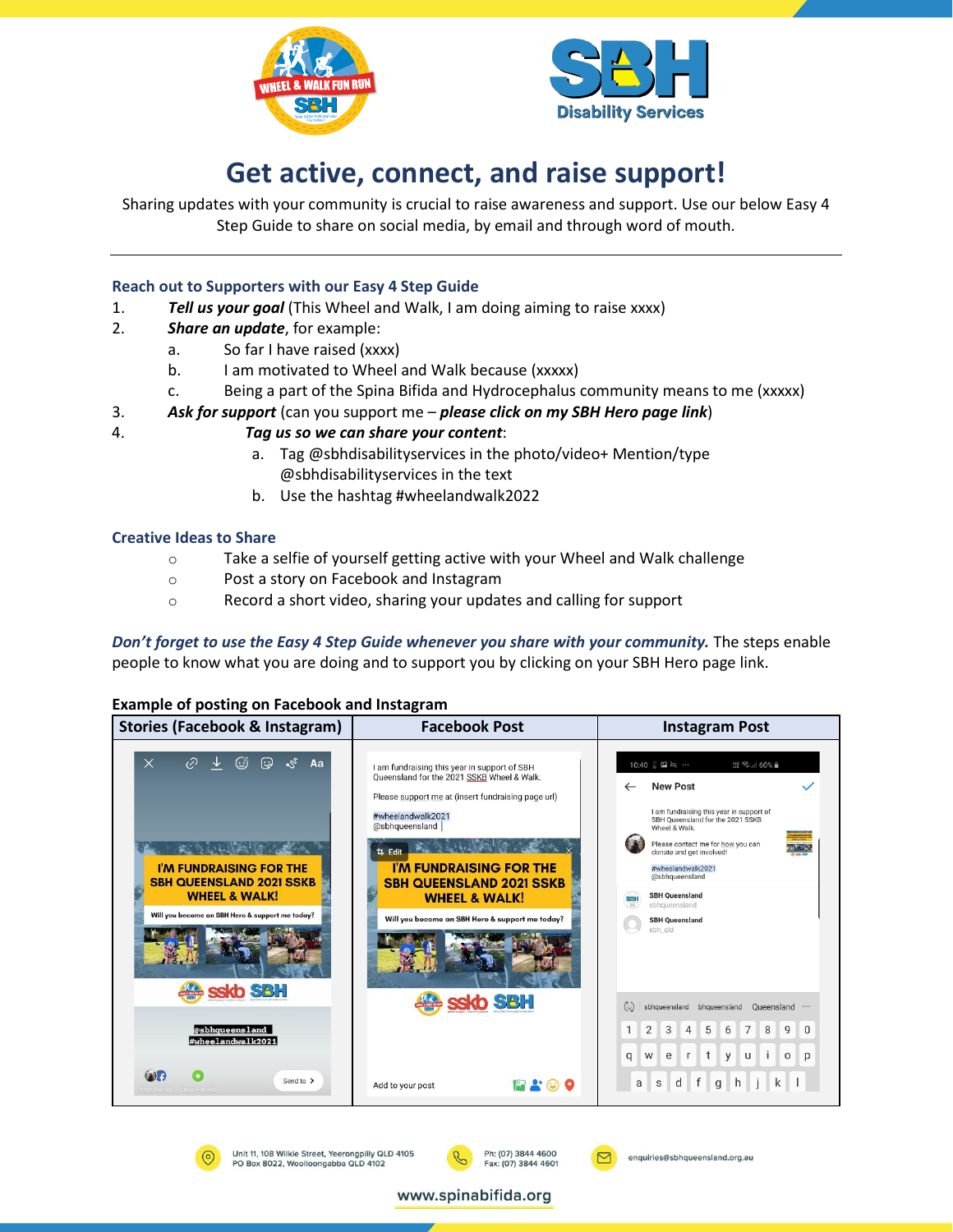



## **Text Templates**

### **Email Signature – add this to your email signature!**

am fundraising this year in support of SBH Disability Services for the 2022 Wheel and Walk! Please support me at **(***insert fundraising page link)*

#### **Social Media Post/Email Introduction – Before Wheel & Walk Event Date**

Hi everyone - this July I will be participating in the Wheel & Walk to support the Spina Bifida and Hydrocephalus Community.

**(***tell us about your inspiration / motivations for participating in the Wheel and Walk***)** 

I am trying to raise **(***insert donation goal***)** to support SBH Disability Services children and teenage camps, ASSIST GOALS programs and counselling services. Can you help me?

Please visit **(***insert fundraising page link, or if it's a video, say the link is in the comments***)** to pledge your support.

@sbhdisabilityservices| #wheelandwalk2022

**Social Media Post/Email Update 1:** 

Hi everyone – an update on my Wheel and Walk Challenge. So far I have raised **(***insert your update***).** My goal is **(***insert overall fundraising goal***).**

**(***Tell us about why you are passionate about support the Wheel & Walk & SBH Disability Services***)** 

It would mean a lot if you can please support me by visiting and leaving a donation **(***insert fundraising page link, or if it's a video, say the link is in the comments***).** Stay tuned as I post future updates!

@sbhdisabilityservices | #wheelandwalk2022

**Social Media Post/Email Update 2:**

Hi everyone – an update on my Wheel and Walk Challenge. **(***Tell us about your motivations and feelings. Examples include:*

- *Why you want to raise awareness and support for the SBH Community*
- *What does being apart of the Spina Bifida and Hydrocephalus community mean to you?*
- *What advice would you give someone who needs to get active & attend the event?*

It would mean a lot if you can share a donation for our cause. Please visit **(***insert fundraising page link, or if it's a video, say the link is in the comments***).**

@sbhdisabilityservices | #wheelandwalk2022

**Social Media Post/Email Celebration Post Event**

I successfully fundraised **(***insert your fundraising amount***)** in the 2022 Wheel and Walk.

The Wheel and Walk raises support for SBH QLD children and teenage camps, ASSIST GOALS programs and counselling services.

This year Wheel and Walk has an overall goal of raising \$15,000. So far we've raised **(***insert SBH QLD overall fundraising amount from event main page)* & it's not too late to donate!

Please visit **(***insert fundraising page link, or if it's a video, say the link is in the comments***)** to show your support now!

www.spinabifida.org

@sbhdisabilityservices| #wheelandwalk2022